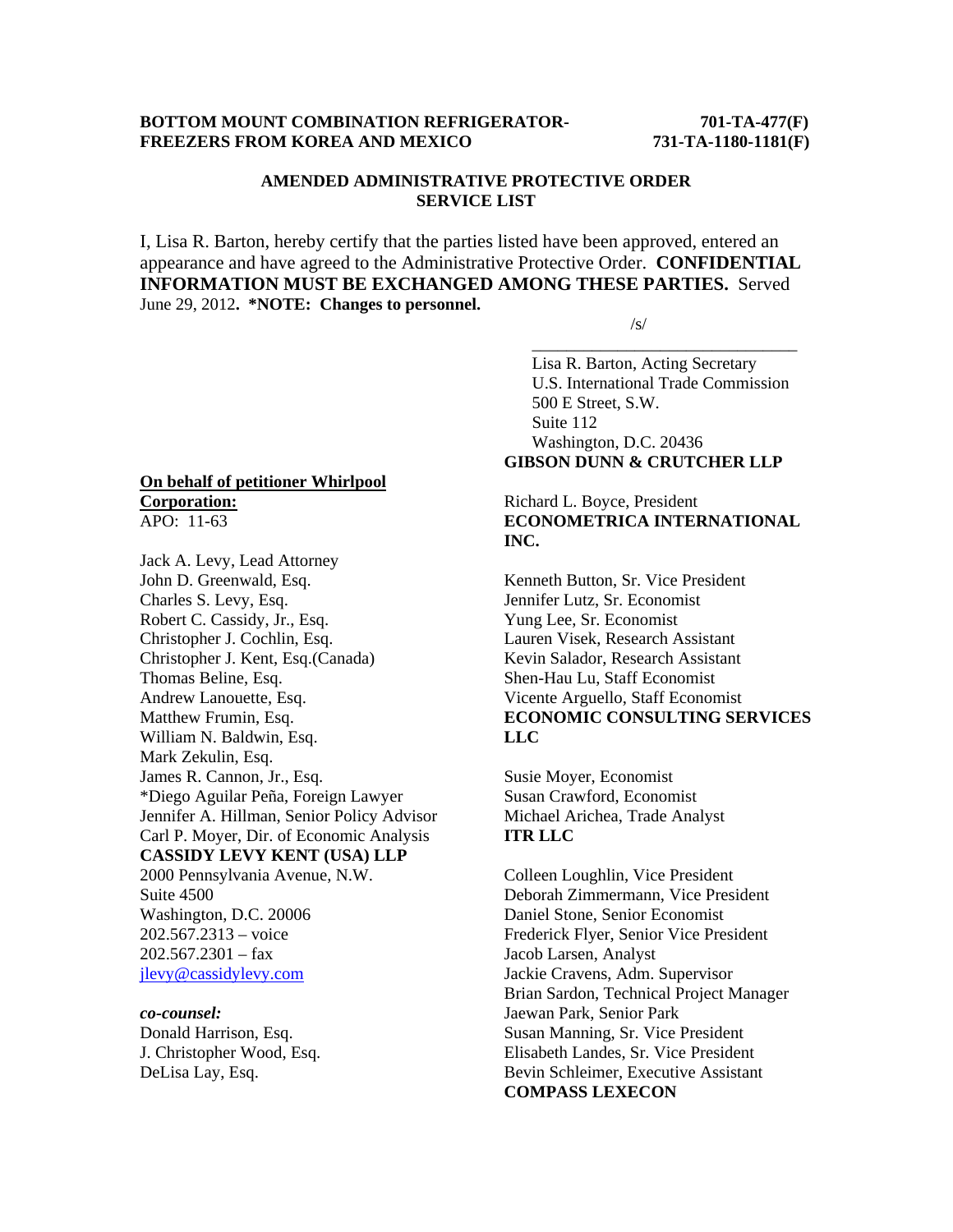#### **BOTTOM MOUNT REFRIGERATOR FREEZERS 701-TA-477(F) 731-TA-1180-1181(F) ADMINISTRATIVE PROTECTIVE ORDER SERVICE LIST**

# **On behalf of Samsung Electronics Co., Ltd., Samsung Electronics America, Inc. and Samsung Mexicana SA de CV:** APO: 11-48

Warren E. Connelly, Lead Attorney Natalya D. Dobrowolsky, Esq. J. David Park, Esq. Bernd Janzen, Esq. Jarrod M. Goldfeder, Esq. Phyllis L. Derrick, Economist **AKIN GUMP STRAUSS HAUER & FELD LLP**

1333 New Hampshire Avenue, N.W. Washington, D.C. 20036-1564 202.887.4000 – voice 202.887.4288 – fax wconnelly@akingump.com

### **On behalf of LG Electronics U.S.A., Inc., LG Electronics Inc., and LG Electronics Monterrey Mexico, S.A. de C.V.:** APO: 12-55

Neil R. Ellis, Lead Attorney Lawrence R. Walders, Esq. Richard L.A. Weiner, Esq. Brenda A. Jacobs, Esq. Rajib Pal, Esq. Jill Caiazzo, Esq. Kimberly M. Myers, Esq. Kongjin Lee, Esq. Mika Morse, Esq. Christopher Swift, Esq. **SIDLEY AUSTIN LLP** 1501 K Street, N.W. Washington, D.C. 20005 202.736.8075 – voice  $202.736.8711 - fax$ nellis@sidley.com

## *co-counsel*

### **APO: 11-52**

Thomas J. Trendl, Lead Attorney Richard O. Cunningham, Esq. Eric C. Emerson, Esq. Joel D. Kaufman, Esq. Christopher Falcone, Esq. Susan Louie, Esq. Matthew Griffith, Trade Economist **STEPTOE & JOHNSON LLP**

Charles L. Anderson, Principal Valerie Owenby, Principal Mary Ann McCleary, Principal Cole Kyle, Analyst Daniel W. Klett, Economist Elisabeth A. Urfer, Analyst Thomas L. Rogers, Economist Andrew Szamosszegi, Economist Garri Z. Gzirian, Accountant Brian W. Westenbroek, Economist Carl Hoeg, Research Analyst **CAPITAL TRADE, INC.** 

**On behalf of General Electric Company and its operating division GE Appliances & Lighting, Monogram Refrigeration LLC, and GEA Bloomington Production Operations LLC:**   $APO: 11-60$ 

John R. Magnus, Lead Attorney Sheridan S. McKinney, Esq. **TRADEWINS LLC**  $2740$   $34<sup>th</sup>$  Place, N.W. Washington, D.C. 20007 202.744.0368 – voice John.magnus@starpower.net